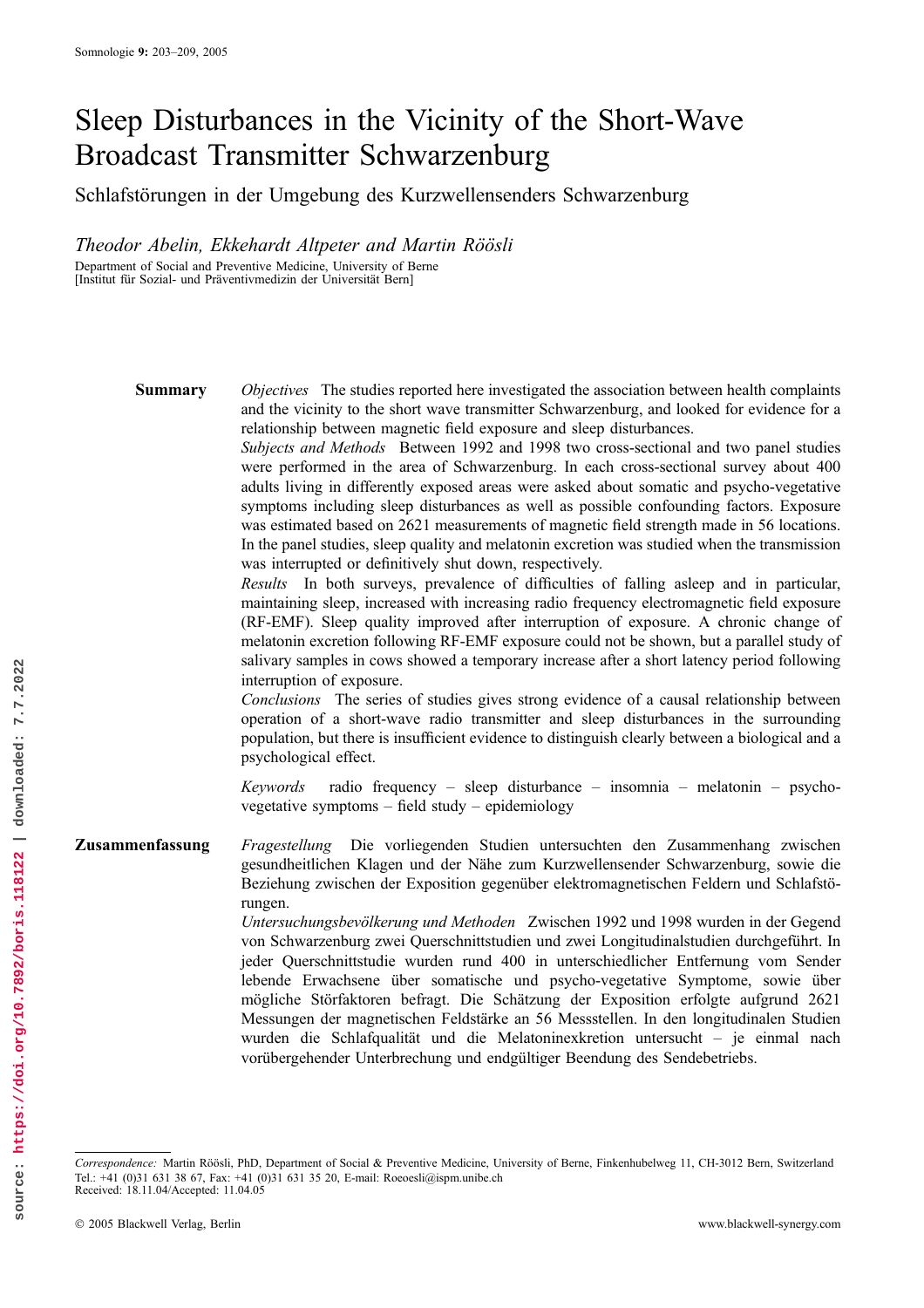Resultate In beiden Erhebungen nahm die Prävalenz von Einschlaf- und namentlich Durchschlafstörungen mit zunehmender Hochfrequenz Strahlungsexposition zu. Die Schlafqualität verbesserte sich nach Unterbruch der Exposition. Eine chronische Veränderung der Melatoninexkretion nach Hochfrequenz Strahlungsexposition konnte nicht gezeigt werden, aber in einer parallel durchgeführten Studie bei Kühen fand sich nach Expositionsunterbrechung eine vorübergehende Zunahme.

Schlussfolgerungen Die Reihe von Studien ergibt deutliche Evidenz für einen Kausalzusammenhang zwischen dem Betrieb eines Kurzwellenradiosenders und Schlafstörungen in der umgebenden Bevölkerung, aber es liegt ungenügende Evidenz vor, um klar zwischen einer biologischen und einer psychologischen Wirkung zu unterscheiden.

Schlussfolgerungen Hochfrequenzstrahlung – Schlafstörung – Insomnie – Melatonin – Psycho-vegetative Beschwerden – Feldstudie – Epidemiologie

# Introduction

Although psycho-vegetative symptoms are often reported from populations exposed to radio frequency electromagnetic fields (e.g. [2, 3, 5]), these have not been studied with scientific rigor so far. Nevertheless, in the context of the mobile phone health risk debate, increasing attention is paid to such symptoms. In this paper, results from a series of population studies around a short-wave radio transmitter will be reported.

In 1990, a petition addressed to the Swiss government drew attention to the fact that large numbers of residents living near the transmitter complained about symptoms such as nervousness, headache, sleep disturbance and loss of energy, and that the transmitter was blamed for what was perceived as an accumulation of cases of cancer and other chronic disease. The government agreed to study the situation under the supervision of a panel of scientists convened by the Federal Department of Energy, and our group was charged with designing and conducting appropriate studies. The focus was on psycho-vegetative symptoms, as the study population was too small for studying rare diseases such as cancer. On the basis of the results from the first studies, follow-up studies were designed, leading to a sequence of studies, mostly in the human population surrounding the transmitter, but partly also in cattle:

- (1) A first cross-sectional survey in 1992, when little had been published on electromagnetic field (EMF) and psycho-vegetative symptoms. There was no particular focus on sleep disturbances.
- (2) An interruption study in 1993, with temporary interruption of exposure and melatonin determination in morning urine in humans, and in two-hourly night salivary samples in cows.
- (3) A second cross sectional survey in 1996 with 39 % new participants from an additional exposed zone and use of an extended questionnaire on possible correlates of sleep disturbance.
- (4) A shut-down study with monitoring of sleep quality and salivary melatonin excretion before and after the final shut-down of the transmitter in 1998.

Results were published only in a governmental report [1] and a doctoral thesis [4], but with one exception [6] not yet in the scientific literature. The purpose of this publication is to give an overview of these studies. For methodological details reference is made to other sources. Results from the shutdown study will be published elsewhere.

## Methodology

The setting is the Swiss national short-wave radio transmitter of Schwarzenburg, about 20 km south of the Swiss Capital city of Berne. Constructed during the pre-World War 2 period, it served to transmit information worldwide since 1939. It operated at frequencies of 3 to 30 MHz, with a maximum power of two times 150 kW. The direction of the transmission beam changed about every two hours according to the local time in the target areas around the world (America, Asia, Africa, Australia). The beam was elevated by 11 degrees against the horizontal axis to reach its target by repeated reflexion between the stratosphere and the ground.

#### First cross sectional interview survey of 1992

A first study was addressed at all adult persons living up to 1500 meters from the transmitter (exposed) and a simple random sample of persons in comparable areas at 3000 to 5000 meters (assumed unexposed). The exposed area was divided into an inner circle (zone A, up to 900 meters) and an outer circle (zone B). The area assumed to be unexposed was called zone C. 404 persons or 60 % of those invited responded to a structured interview by trained student interviewers. Participation rates were 73.7 %, 55.0 % and 56.3 % in zones A, B and C respectively. The questions concerned frequency of symptoms regardless of a possible relationship with the transmitter, and aspects of working conditions and lifestyle as possible confounders. Prevalence rates of symptoms were compared between the three zones.

A total of 2621 exposure measurements were conducted during day and night time at 56 locations of zones A, B and C.

After an initial analysis showed correlations of several symptoms with distance from the transmitter, a multivariate analysis with graphical modelling was applied to distinguish between direct and indirect correlations with exposure.

#### Panel studies of 1993 and 1998

In 1993, sleep quality diaries were completed by stratified random sampling with replacement of subjects from the first survey. One hundred and two individuals had to be contacted in order to obtain participation by 65 with approximately equal distribution in terms of exposure zones and presence of sleep complaints. 6-hydroxy-melatonin-sulfate concentration was determined in morning urine during 10 days. After 3 days of baseline measurements the operation of the transmitter was stopped for three days, after which usual exposure was reinstated and measurements were continued for another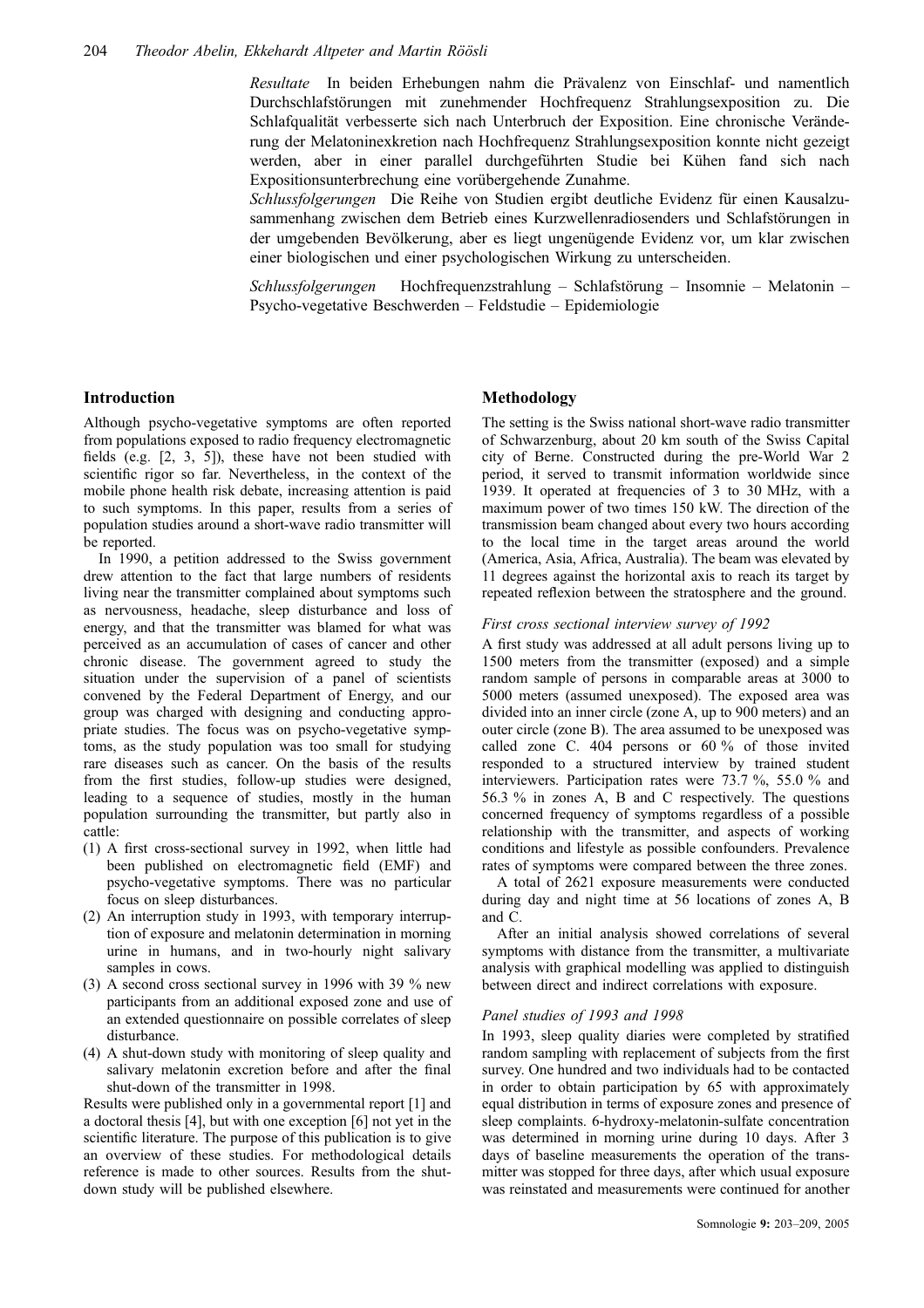#### Second cross-sectional survey of 1996

Local activists criticized the first study for not having included a small exposed mountain farming population in the commune of Rueggisberg to the east of the transmitter (''zone R'') and claimed that the omission was in order to weaken the study results. The reason for not including this area in the first survey was however the exceptional situation of zone R. It is an isolated mountain farming area, where medical drug consumption is generally low and other lifestyle characteristics including smoking habits also differ from all other zones. Against the opinion of the supervisory body, we decided to conduct a second cross sectional interview survey using our own resources. This permitted to adapt the interview by deleting questions of no further interest and adding more detailed questions related to sleep disturbances.

399 subjects were fully interviewed, including 244 of the participants from the first survey who could still be located, and 155 subjects from the previously excluded zone R. Participation rate for the full interview among those located was 77 percent. Among 45 persons refusing an interviewer visit, telephone interviews with a few crucial questions were conducted.

As five repeated twenty-four hour exposure measurements in zones A and B showed good correspondence with those of the first survey, previous exposure estimates were used again. Additional measurements were conducted in five locations of the newly added zone R.

The same methods of statistical analysis were applied as in survey 1.

#### Results

#### Magnetic field exposure

An emission period lasted generally 2 hours per day due to the changing transmission direction. During the emission period field levels at the participants home from zone A varied from 14 to 41 mA/m (median: 28 mA/m), in zone B from 3 to 37 mA/m (median: 21 mA/m), in zone C from 1–2 mA/m (median 1 mA/m). In zone R a few spot measurements performed in 1996 yielded field levels up to 10 mA/m. The highest values in zone A were close to but did not exceed IRPA exposure limits (73 mA/m). 24 h average were approximately 20 times lower (figure 1). In general,



Figure 1. Map of the Schwarzenburg area showing the location of the transmitter, the H-field measurement points and the location of the zones A, B, C and R. The diameters of the circles around the measurement points indicate the 24 hour average magnetic field strengths, as measured between August 1992 and August 1993. (Reproduced with approval from swisstopo (BA046633.))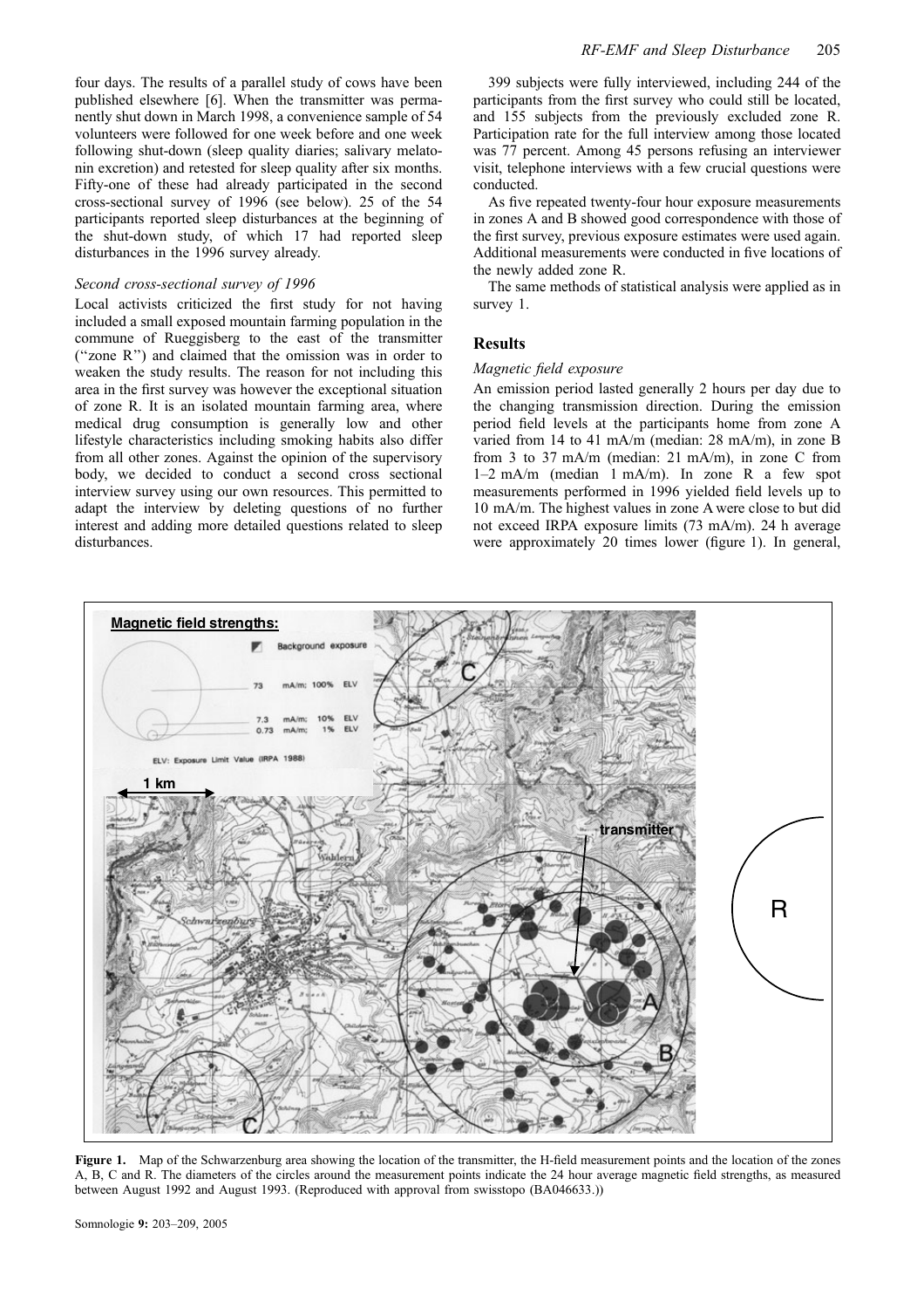

Figure 2. Measured H-field strengths from 56 locations in 1992 and 10 locations in 1996, in relation to distance from transmitter in meters. Each dot represents a mean value over an emission period at a particular location. Measurements of 1996 at or above 1500 meters are from zone R.

exposure increased steadily with decreasing distance from the transmitter (figures 2 and 3). Zone R had higher exposure levels than expected from distance alone, mainly because of its elevated location on a slope facing the transmitter.

## The relationship between EMF exposure and psychovegetative symptoms

Table 1 shows the prevalence rates of symptoms based on interview responses in relation to distance from the transmitter. Where available, results from surveys 1 and 2 are shown. The p-values are unadjusted. Age is a strong independent risk factor for sleep disturbances, but adjustment for age, gender and education did not affect significance



Figure 3. Graph of direct and indirect relationships of measured magnetic field strength with symptoms and personal characteristics of subjects, based on multivariate analysis (graphical model). All variables were correlated with each other, taking into account all other variables. Arrows are only drawn where significant correlations were found. Based on 1992 survey.

[1, 4]. Based on survey 1, prevalence rates of reported sleep disturbances are highest in zone A and lowest in zone C (control zone), with intermediary values in zone B. Although several other symptoms including nervousness, restlessness, limb pains, etc. show the same gradient, that for sleep disturbance is the most striking. Results from survey 2 confirm those of survey 1 and strengthen them, because in accordance with the observed EMF field strengths, the prevalence of reported sleep disturbance for zone R lies between those of zones B and C. The prevalence rates of reported difficulties of maintaining sleep were considerably higher in the second than in the first survey despite using the same sleep questions, but the gradients are similar in studies 1 and 2.

Logistic regression yielded an increase in prevalence odds by a factor of 3.2 (95 % confidence limits 1.84 to 5.52) for difficulties falling asleep and by a factor of 3.4 (95 % confidence limits 1.9 to 6.0) respectively for difficulties staying asleep with each increase of field strength by a factor of 10.

#### Behaviour related to sleep disturbance

In the second survey a number of additional questions on habits possibly related to suffering from sleep disturbance were added. As shown in table 1, the proportion of such habits (e.g. taking sleep drugs, coffee consumption in the evening etc.) was higher in the exposed area. Individuals from farming zone R are probably less comparable to the rest of the study population.

## Interrelationship of magnetic field strength, psycho-vegetative symptoms and personal characteristics

Identical multivariate analyses were performed on the results from 1992 and 1996. Figure 2 shows the resulting graphical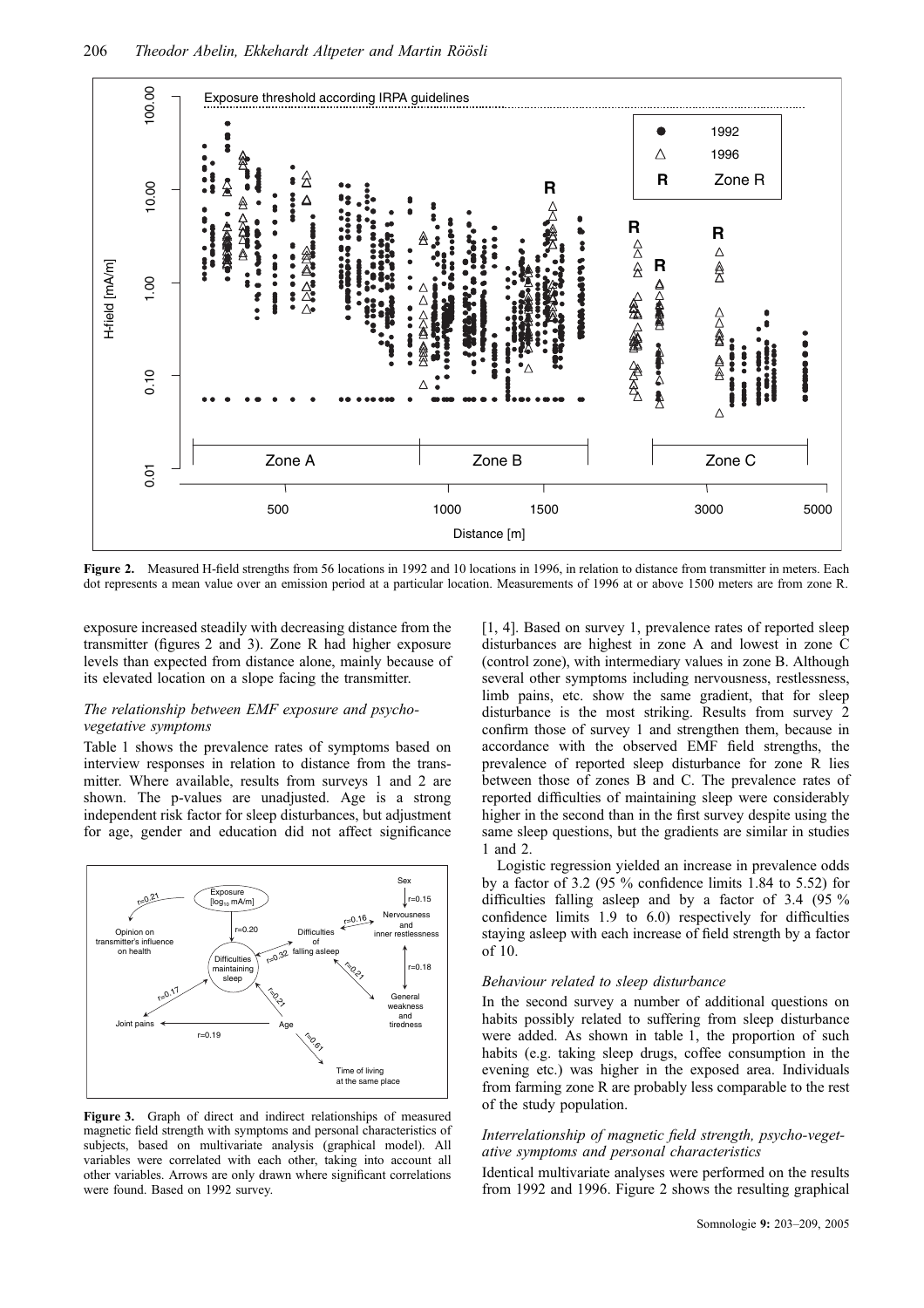Table 1. Prevalence of symptoms and other characteristics of respondents in surveys 1 (1992) and 2 (1996) by zones of different RF-EMF immission.

|                                                                               | <b>Survey</b>  | No.<br>respondents | Prevalence<br>Zone A | Prevalence<br>Zone B | Prevalence<br>Zone R     | Prevalence<br>Zone C | p-value           |
|-------------------------------------------------------------------------------|----------------|--------------------|----------------------|----------------------|--------------------------|----------------------|-------------------|
| No. respondents                                                               | $\mathbf{1}$   | 404                | 105                  | 119                  |                          | 180                  | $\equiv$          |
|                                                                               | $\overline{2}$ | 400                | 70                   | 83                   | 155                      | 92                   | $\equiv$          |
| Sleep disturbance*                                                            |                |                    | $\frac{0}{0}$        | $\frac{0}{0}$        | $\frac{0}{6}$            | $\frac{0}{0}$        |                   |
| Difficulties in falling asleep                                                | $\mathbf{1}$   | 404                | 25.0                 | 18.0                 |                          | 7.0                  | 0.000             |
|                                                                               | $\overline{c}$ | 400                | 28.7                 | 15.6                 | 14.2                     | 8.7                  | 0.006             |
| Difficulties in maintaining sleep                                             | $\mathbf{1}$   | 404                | 32.4                 | 18.5                 |                          | 8.9                  | 0.000             |
|                                                                               | $\overline{c}$ | 400                | 58.9                 | 43.4                 | 36.8                     | 29.4                 | 0.001             |
| General weakness and tiredness                                                | $\mathbf{1}$   | 404                | 22.0                 | 13.0                 | $\equiv$                 | 6.0                  | 0.000             |
|                                                                               | $\overline{2}$ | 399                | 24.3                 | 17.1                 | 13.6                     | 12.0                 | 0.138             |
| Other symptoms*                                                               |                |                    | $\frac{0}{0}$        | $\frac{0}{6}$        | $\%$                     | $\%$                 |                   |
| Nervousness, restlessness                                                     | $\mathbf{1}$   | 404                | 25.0                 | 18.0                 | $\equiv$                 | 7.0                  | 0.000             |
|                                                                               | $\overline{2}$ | 399                | 30.0                 | 28.6                 | 20.0                     | 13.0                 | 0.024             |
| Limb pain                                                                     | $\mathbf{1}$   | 404                | 14.3                 | 6.7                  | $\overline{\phantom{0}}$ | 3.3                  | 0.003             |
|                                                                               | $\overline{2}$ | 400                | 20.0                 | 15.7                 | 21.3                     | 12.0                 | 0.268             |
| Joint pain                                                                    | $\mathbf{1}$   | 404                | 22.9                 | 10.1                 | $\overline{a}$           | 10.0                 | 0.004             |
|                                                                               | $\overline{2}$ | 400                | 24.3                 | 19.3                 | 23.9                     | 18.5                 | 0.671             |
| Neck and shoulder pain                                                        | $\mathbf{1}$   | 404                | 17.1                 | 15.1                 | $\qquad \qquad -$        | 10.0                 | 0.182             |
| Back pain                                                                     | $\mathbf{1}$   | 404                | 7.6                  | 10.1                 | $\overline{\phantom{0}}$ | 6.7                  | 0.566             |
| Personal characteristics and behaviour                                        |                |                    | $\frac{0}{0}$        | $\frac{0}{0}$        |                          | $\%$                 |                   |
| Believe in transmitter's influence on<br>health at up to 1500 meters distance | $\mathbf{1}$   | 404                | 12.4                 | 16.0                 | $\overline{\phantom{0}}$ | 5.0                  | 0.006             |
| Spare time mainly away from home                                              | $\mathbf{1}$   | 404                | 41.9                 | 34.4                 | 5.6                      | 5.0                  | 0.000             |
| Sleep much better/better away from home                                       | $\overline{2}$ | 399                | 36.2                 | 28.9                 | 24.8                     | 7.8                  | 0.000             |
| Drug use to fall asleep (1/month or more)                                     | $\overline{2}$ | 445**              | 17.6                 | 14.6                 | 4.3                      | 8.4                  | 0.004             |
| Drug use to maintain sleep                                                    | $\overline{2}$ | 442**              | 8.2                  | 10.1                 | 3.7                      | 6.7                  | 0.135             |
| Coffee before bedtime                                                         | $\overline{2}$ | 401                | 2.9                  | 6.0                  | 3.9                      | 14.1                 | 0.006             |
| Main meal in the evening                                                      | $\overline{2}$ | 393                | 1.4                  | 7.1                  | 9.2                      | 16.1                 | 0.014             |
| Sociodemographic characteristics                                              |                |                    | $\frac{0}{0}$        | $\frac{0}{0}$        | $\frac{0}{0}$            | $\%$                 |                   |
| Proportion female                                                             | $\mathbf{1}$   | 404                | 61.9                 | 52.1                 | $=$                      | 58.9                 | $\equiv$          |
|                                                                               | $\overline{2}$ | 445**              | 64.9                 | 53.8                 | 46.6                     | 62.5                 | $\equiv$          |
| Age median age                                                                | $\mathbf{1}$   | 404                | 44                   | 44                   |                          | 46                   | $=$               |
|                                                                               | $\overline{2}$ | $446**$            | 53.5                 | 48                   | 44                       | 49.5                 | $\qquad \qquad -$ |
| Education Compulsory only                                                     | $\mathbf{1}$   | 403                | 39.0                 | 30.3                 | $\qquad \qquad -$        | 28.5                 | $\qquad \qquad -$ |
|                                                                               | $\overline{2}$ | 400                | 41.4                 | 27.7                 | 23.9                     | 23.9                 | $\equiv$          |

\*Always or often

\*\*incl. respondents with short telephone interview

model for 1992. The model based on the 1996 data is very similar (and thus not shown), in spite of the fact that almost 40 % of the respondents came from a different exposure group, and although prevalence of reported sleep disturbance was higher in 1996. ''Difficulties maintaining sleep'' is the only symptom directly related to EMF field strength (1992 data) or distance from the transmitter (1996 data), whereas all other symptoms and personal characteristics show significant correlations with field strength only indirectly through the association with ''difficulties staying asleep''. For 1992 there is also a correlation between exposure and ''believing in health effects of EMF'', whereas the correlation between this variable and ''difficulties staying asleep'' is not significant and therefore not shown in the model.

# Sleep disturbance and salivary melatonin after interruption of transmitter activity

In the experimental study of 1993 with 65 human subjects, a decrease of awakenings during the second night after interruption of exposure was correlated to the extent of previous exposure. Urinary 6-hydroxy-melatonin-sulfate levels showed neither a chronic effect between exposure groups nor acute changes after interruption or reinstatement of exposure [1]. In cows, no chronic effect was observed either, but there was a statistically significant temporary increase of salivary melatonin three days after transmitter shut-down [6]. The permanent shut-down of the transmitter in 1998 was followed by improved sleep quality. Morning freshness as an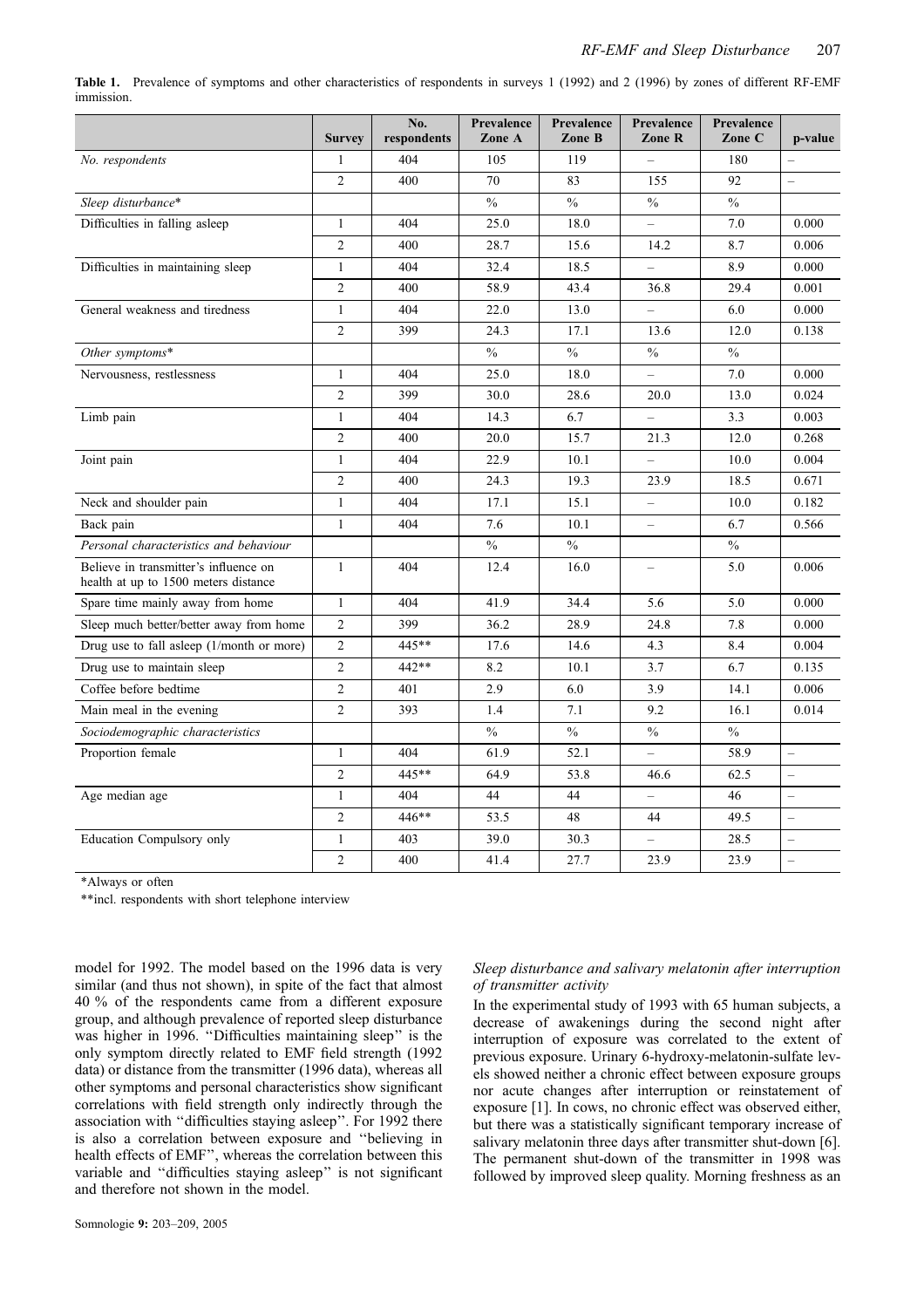indicator of sleep quality was rated every morning on a visual analogue scale ranging from  $0$  (=very fresh) to 100 (=very tired). Rating of freshness improved after shut down in the exposed group (24 h average H field  $>1$ mA/m) by 11.6 units (95 %-CI: 6.7 to 16.5) whereas in the low exposed group (24 h average H field  $\langle 1 \text{mA/m} \rangle$  only minor improvement was observed: mean  $= 3.2$  units (95 %-CI: -0.8 to 7.2). The improvement persisted in a follow up six months later.

# Discussion

In the situation of the short-wave radio transmitter of Schwarzenburg, it was possible to study rather large samples of around 400 persons living at different distances from the transmitter, thus allowing for differentiated analyses of doseeffect relationships. When survey 1 was conducted, there had not been much communication between residents about types of symptoms. To our knowledge the hypothesis that sleep disturbance would become the predominant outcome variable had not been voiced before, and the literature available at that time had not led us to a special interest in sleep disturbance. Therefore suggestion as a mechanism is unlikely to have been responsible for the results of survey 1. This was different in survey 2, because the participants of study 1 had been informed that sleep disturbance was the primary outcome symptom. This, together with an increased age of the subjects may explain the higher prevalence of difficulties of maintaining sleep in study 2, while the consistent correlation between sleep disturbance and EMF exposure cannot be explained by confounding factors. The direct correlation of sleeping disturbance with magnetic field strength in multivariate analysis and the pattern of secondary behaviour (consumption of sleeping pills, avoidance of coffee and large meals in the evening, sleeping better when away from home) further strengthen the hypothesis of a real increase of prevalence of sleep disturbance with increasing exposure to RF-EMF.

Several difficulties have to be considered in the study of "soft" effects of electromagnetic fields, including sleep disturbances. These symptoms are rather prevalent in all populations, requiring comparison of prevalence rates between subgroups with different exposure. Many of these symptoms, in particular sleep disturbances can be caused or aggravated by anxiety, including fear of effects from EMF exposure. Soft outcomes cannot be measured objectively in this large number of subjects, but are based on subjective reporting. Thus, blinding in terms of exposure would be desirable, but persons living close to radio stations are experienced in recognizing transmitter activity through physical effects such as resonance phenomena from household appliances (e.g. radio sound from washing machine).

The cross-sectional approach was chosen by necessity in this situation of long-term exposure. Its value is limited for drawing conclusions on causal association, but this was compensated partially by longitudinal observation of morning freshness as an indicator of sleep quality immediately and six months following the shut-down of the transmitter. As no information about non-responders is available, selection bias cannot be ruled out, in particular in the second survey when the public was more aware of the objective of the study. In the first survey decisive selection bias was ruled out, when rates of disturbed sleep maintenance remained statistically significant even when computed under the assumption that all persons experiencing sleep disturbance had participated in the study.

The main strengths of our studies are the detailed exposure measurements and the large numbers of subjects allowing for differentiated data analysis. Two instances of interruption of exposure (of which one, in 1993, without previous information of the subjects) led to improvement of sleep quality as reported in detailed sleep diaries.

How can the study results be interpreted? The series of studies successively revealed consistent evidence of a close association between operation of the Schwarzenburg transmitter and health relevant sleeping disturbances. Believing in negative health effects of the radio transmitter explained only a small part of the association between magnetic field strength and difficulties maintaining sleep. But also, the search for a causal mechanism mediated by melatonin was unsuccessful, except for an isolated observation in cows [6], which can hardly have been influenced by psychological factors. Therefore, further research in humans with longer observation periods is desirable to replicate this observation.

In practical terms, a governmental scientific advisory group examined our results and recognized a causal relationship between operation of the transmitter and sleep disturbances – but left open whether the mechanism was biological or by suggestion. In either case, the population would be suffering and remedial action was thought to be indicated. But generalization and consideration in adjusting general exposure standard limits would only be justified, if more evidence was available for a biological effect.

What is the significance for mobile phone studies? The measured field levels in the vicinity of the short-wave transmitter correspond roughly to maximal but in practice rarely observed field levels close to mobile phone base station. As frequency and signal characteristics are not identical, results cannot directly be transferred. Nevertheless, some of the open questions are comparable, and when psycho-vegetative symptoms including sleep disturbance are suspected as a health consequence, similar study designs, interview constructions and approaches to data analysis might be indicated. Laboratory studies allow to study exposure effects under well controlled conditions using sophisticated measurement devices. However, sufficiently large observation periods, which are relevant to study latency periods, can hardly be achieved in the laboratory. Epidemiologic field studies may therefore be a valuable complement.

## Acknowledgements

The studies reported here were supported by the Swiss Federal Office of Energy, the Swisscom Corporation and the Swiss National Science Foundation (SNF 32-52733.97). The authors would like to thank the study participants, the interviewers, the staff of earlier study phases and the supervisory panel of scientists convened by the Federal Office of Energy.

## References

- [1] Altpeter ES, Krebs Th, Pfluger DH et al. Study on Health Effects of the Shortwave Transmitter Station of Schwarzenburg, Berne, Switzerland. BEW Publication Series, Study No. 55. The Federal Office of Energy, Berne, Switzerland, 1995.
- [2] Hillert L, Berglind N, Arnetz BB, Bellander T: Prevalence of self-reported hypersensitivity to electric or magnetic fields in a population-based questionnaire survey. Scand J Work Environ Health 28: 33–41, 2002.
- [3] Levallois P: Hypersensitivity of human subjects to environmental electric and magnetic field exposure: a review of the